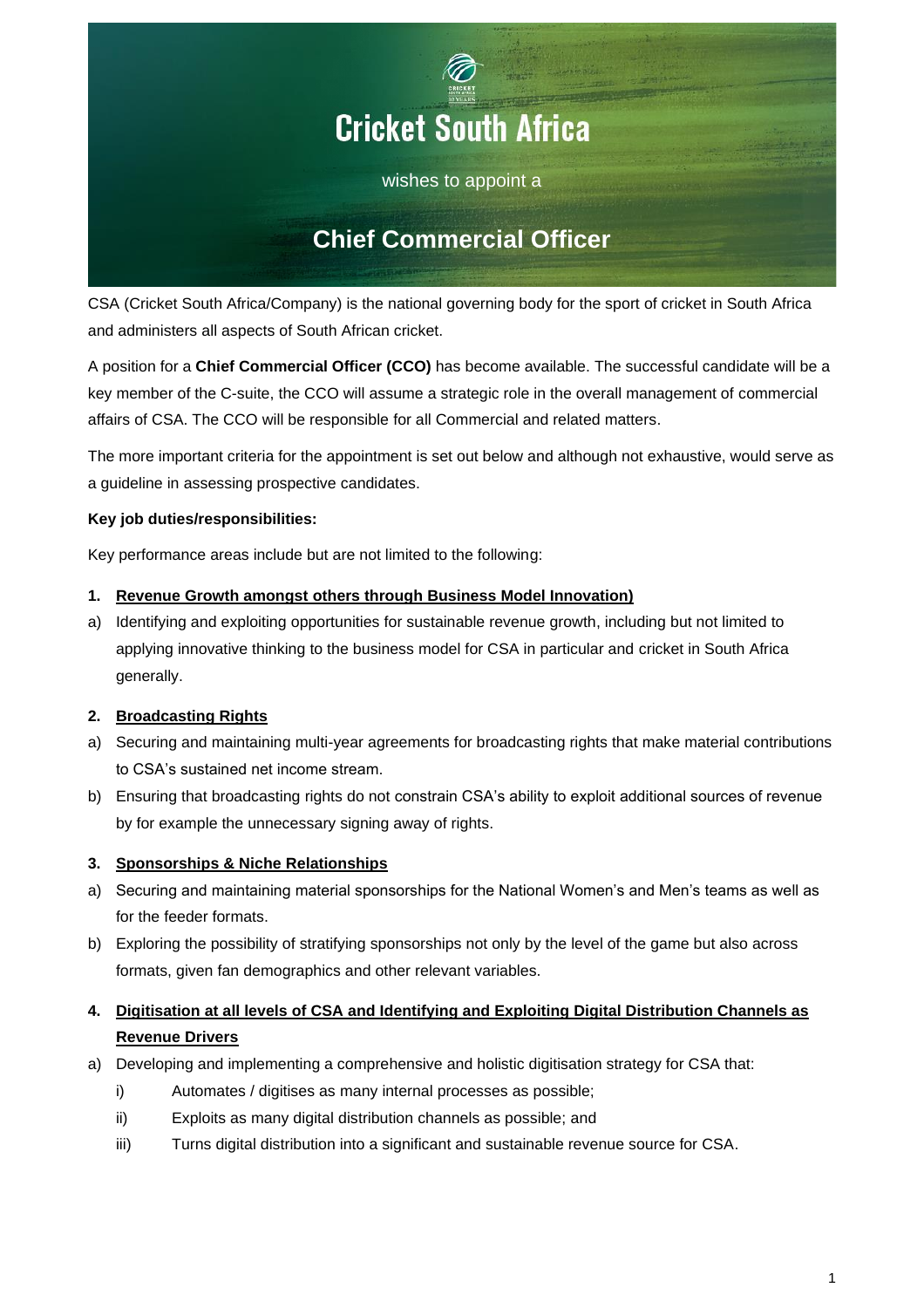

## **5. Liaison with Public Affairs Executive and Chief Marketing Officer**

a) Ongoing liaison with and seamless integration of commercial planning and activities with those of the Public Affairs Executive and the Chief Marketing Officer in order to ensure that "the left hand always knows what the right hand is doing".

## **6. Project & Programme Management**

a) Overseeing a dedicated end-to-end project and programme management capability for CSA, focusing largely but not exclusively on project and programmes that make a material contribution to CSA's revenue stream.

## **7. Format Innovation**

a) Contributing to format innovation along with all the Executive level colleagues at CSA; with the specific responsibility of ensuring that such innovation is financially feasible and sustainable.

## **8. Contract Management**

a) Ensuring that CSA and parties with whom CSA enters into contractual relationships with, comply with all contractual provisions etc.

### **9. Commercial Research & Benchmarking**

a) Performing ongoing research and benchmarking as to the funding models of all mainstream global commercial sport and cricket in particular, using the results of such research and benchmarking to advise CSA on future commercial strategy options.

### **10. People Management (Own Direct Reports)**

- a) Regularly and on a set schedule meets with all direct reports in a structured fashion, both one-on-one and collectively.
- b) Monitors and manages performance to clearly communicated expectations, including but not limited by means of Keeping Score!
- c) Ensures PDPs (Personal Development Plans) are executed.
- d) Maintains an environment and climate conducive to high performance.
- e) Leading by example.
- f) Acting as a mentor to own team members and other CSA staff.

### **11. Ad Hoc**

a) Takes on such additional duties and responsibilities as the CEO may set from time.

### **Essential requirements pertaining to the candidate's qualifications and experience:**

- a) A graduate qualification in Commerce, Business or similar. A postgraduate qualification in Commerce, Business or similar would be ideal.
- b) A minimum of 10 years working experience in a senior corporate Commercial role.
- c) Fundamentally understanding all of the key and niche sustainable revenue drivers in professional and amateur sport.

### **In addition, the following competencies (skills and behavioural attributes) would be important:**

- a) Excellent negotiating skills
- b) Commercial strategy development